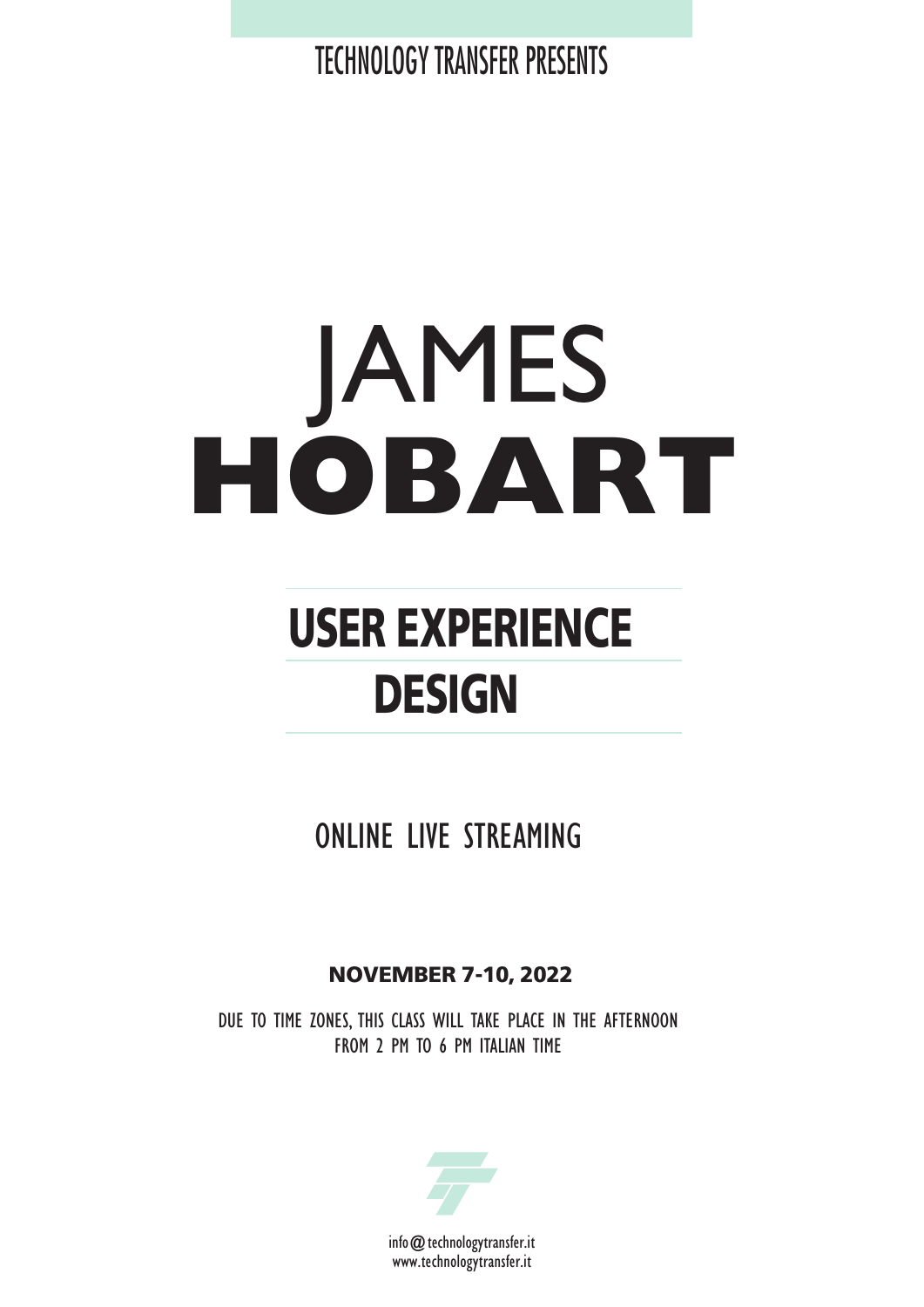## **ABOUT THIS SEMINAR**

Bridge the gap between business requirements and software development during this seminar where you will learn how to define user goals and business needs and then apply proven UX design techniques to ensure highly usable and successful applications.

These are the same techniques being used successfully on real projects for many of our Global Enterprise clients and large government organizations. Implementing a successful User Experience design process can mean the difference between success and failure for your information technology efforts. Learn from the experts who have been delivering success in this field for over a 2 decades!

We will show you how to apply a proven process for identifying true user requirements, developing and validating conceptual models, and creating designs that are highly usable. We back up our design recommendations with **solid research** performed in our digital usability lab and will provide you **actual video of users in action** to bring home to your design teams to further reinforce the seminar material. We will show you how to adopt a user-centered perspective and learn how customer-centered design can transform your organization.

#### **WHO SHOULD ATTEND**

This class is designed for corporate or commercial developers, designers, product managers and analysts that are, or plan to be, involved in creating web and mobile user experiences. Anyone concerned with developing well-designed web and mobile applications, including individuals that will gather user requirements or endusers themselves, will benefit from attending. Attendees should have a basic understanding of web and mobile technologies. User Experience Design is useful for:

**Project Managers** who are responsible for establishing or managing application design projects **Project Leaders** who need to know proven steps for translating business requirements into successful desians

**Interaction Designers** who need to know how and when to use specific interface widgets when creating user interfaces

**Product Managers** who are responsible for managing and implementing online technology solutions **Analysts and Developers** who need to know the critical aspects and limitations of user experience design **End Users** who need to understand the principles of good user experience design techniques

#### **WHAT YOU WILL LEARN**

This class for analysts, end-users, interaction designers, and managers explains how to apply the concepts of User Experience design to within your organization.

• Develop a detailed understanding of your users through **task analysis, mental models, and user profiles**

- Determine the best **information architecture** for your users
- Proper **layout and design** techniques for web and mobile techniques for web and mobile
- Learn new **design modeling and design thinking** techniques
- Best use of color, icons, graphics and text
- Create and implement in-house **design standards**
- Plan and conduct an effective **usability test**
- Design **complex enterprise application** designs
- Validate and defend important **design decisions**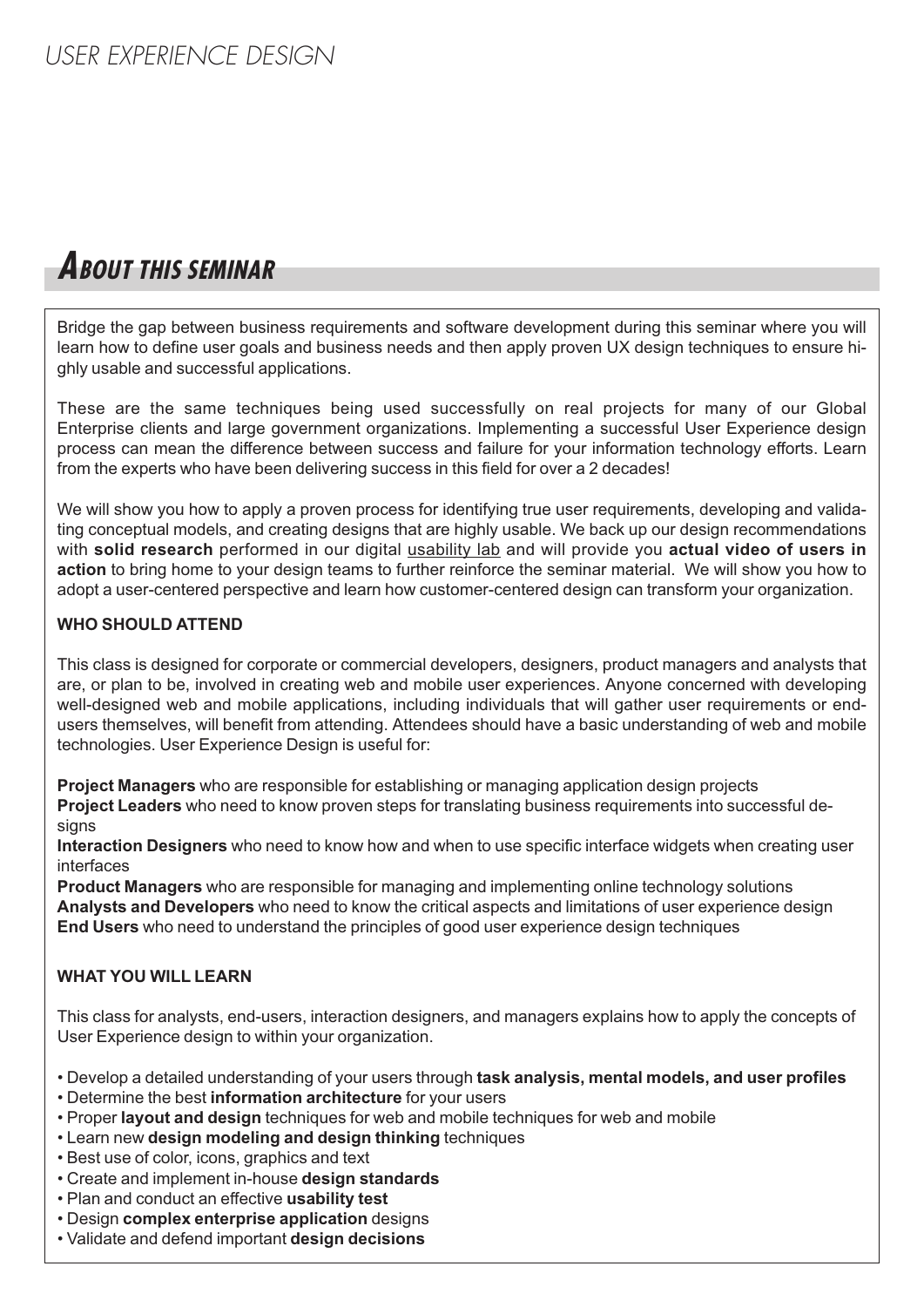## **OUTLINE**

| 1. User Experience Design Fundamentals                                                                                                                                                                                                                                                                  | <b>Search Patterns</b><br>· Simple/Advanced search                                                                                                                                                                                                                                                                                                                                |
|---------------------------------------------------------------------------------------------------------------------------------------------------------------------------------------------------------------------------------------------------------------------------------------------------------|-----------------------------------------------------------------------------------------------------------------------------------------------------------------------------------------------------------------------------------------------------------------------------------------------------------------------------------------------------------------------------------|
| • Learn the benefits of User Experience design<br>• Discuss Usability challenges and how to overcome<br>them                                                                                                                                                                                            | • Facets, Results list<br>• Autosuggest                                                                                                                                                                                                                                                                                                                                           |
| • Review common reasons for application design fail-<br>ure                                                                                                                                                                                                                                             | Lab: Create design patterns for a complex applica-<br>tion                                                                                                                                                                                                                                                                                                                        |
| Lab: Let's fix some 'challenged' application designs<br>Lab: Let's review some 'successful' application designs                                                                                                                                                                                         | 4. Navigation Modeling                                                                                                                                                                                                                                                                                                                                                            |
| 2. Layout and Design Techniques<br>• Common UX Control design guidelines<br>• Key layout design techniques<br>• Effective use of color and graphics<br>• Data visualization techniques<br>• Form layout and placement techniques<br>• Responsive design techniques<br>• Error handing design techniques | • Explore concepts of user navigation via the Web<br>and mobile<br>• Creating user profiles<br>• Learn how to choose the best navigation model<br>based on user types<br>• Identify types of tasks and how they affect Web<br>and Mobile Design<br>• Creating complex task navigation diagrams<br>Lab: Create a Navigation model for a complex trans-<br>actional Web application |
| Lab: Review and improve a complex application design                                                                                                                                                                                                                                                    |                                                                                                                                                                                                                                                                                                                                                                                   |
|                                                                                                                                                                                                                                                                                                         | <b>5. Documenting Designs</b>                                                                                                                                                                                                                                                                                                                                                     |
| 3. Visual Design Patterns                                                                                                                                                                                                                                                                               | • User Personas<br>• Task Models and maps                                                                                                                                                                                                                                                                                                                                         |
| Implement Design Patterns to solve complex usability<br>issues                                                                                                                                                                                                                                          | • Presentation models<br>• Interaction models<br>• Journey maps                                                                                                                                                                                                                                                                                                                   |
| <b>Design Pattern overview</b><br>• Introduction to Design Patterns<br>• How to identify an create a Design Pattern<br>• How to use patterns during design<br>• Implementing a design system                                                                                                            | Lab: Create an interaction model for a complex cus-<br>tomer transaction                                                                                                                                                                                                                                                                                                          |
| <b>Navigation Patterns</b><br>• Bread crumbs<br>• Global navigation<br>• Mega menus<br>• Return to prior work                                                                                                                                                                                           |                                                                                                                                                                                                                                                                                                                                                                                   |
| • Multi-step transactions<br>• Mobile menus                                                                                                                                                                                                                                                             |                                                                                                                                                                                                                                                                                                                                                                                   |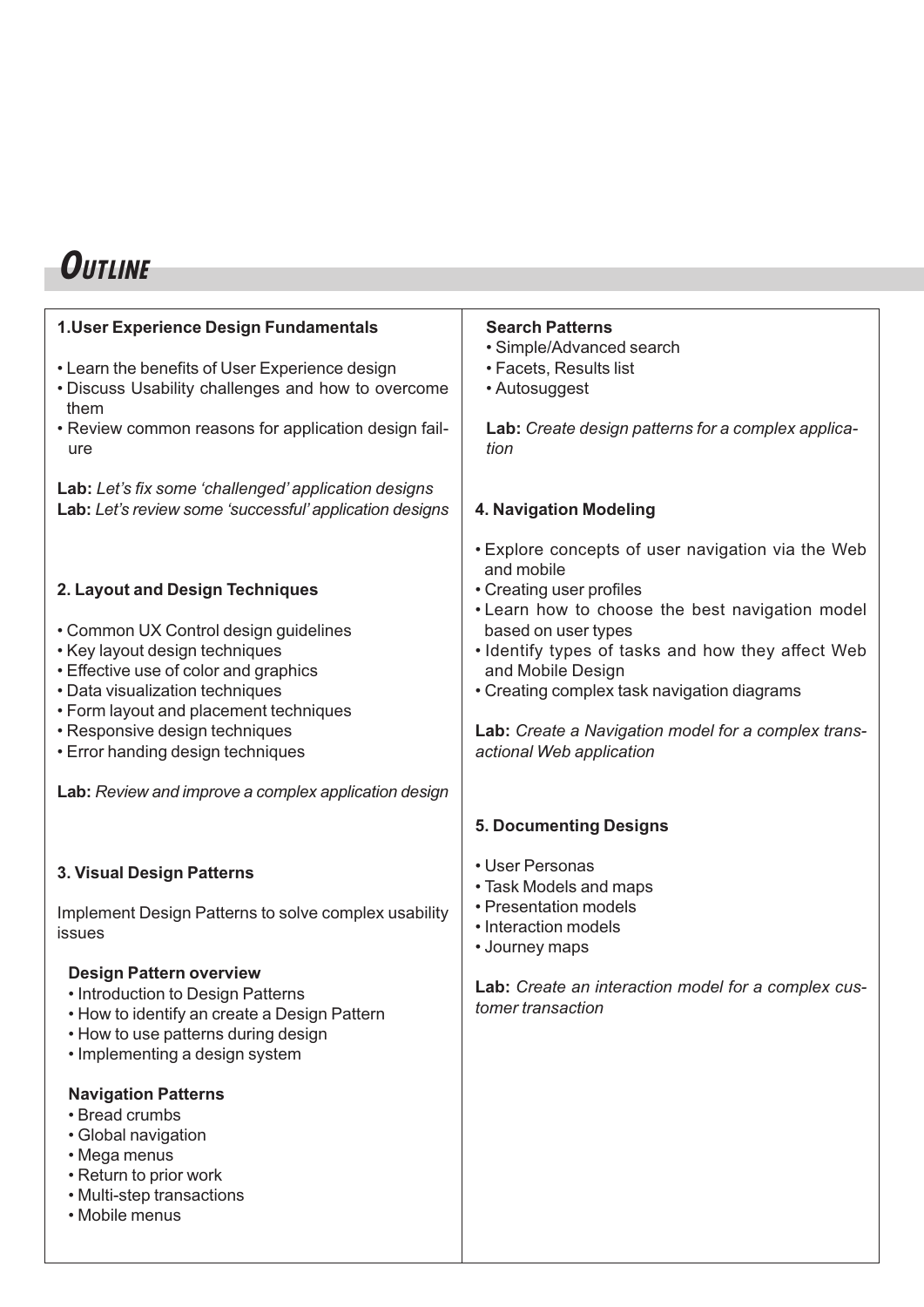| <b>6. Modeling Design Solutions</b>                                                                                                                                                                                                                                                 | 9. Creating Effective Web and Mobile Design<br><b>Standards</b>                                                                                                                                                            |
|-------------------------------------------------------------------------------------------------------------------------------------------------------------------------------------------------------------------------------------------------------------------------------------|----------------------------------------------------------------------------------------------------------------------------------------------------------------------------------------------------------------------------|
| • Learn different modeling and prototyping techniques<br>• When to use each technique<br>- Paper prototypes<br>- Wireframes<br>- Low fidelity prototypes<br>- Interactive prototypes<br>• Best tools for each modeling technique                                                    | • Explain why UX Design standards are important<br>• Identify the process of defining and implementing<br>standards<br>• Learn contents effective design of standards<br>• Discuss how to implement and maintain standards |
| Lab: Create an interactive prototype for a complex<br>customer transaction                                                                                                                                                                                                          | <b>10. Course Conclusion</b>                                                                                                                                                                                               |
| 7. Creating Rich, Compelling User Experiences                                                                                                                                                                                                                                       | • Course Summary<br>• Questions and Answers                                                                                                                                                                                |
| • Designing with micro-interactions<br>• Creating rich, interactive forms<br>• Interactive cursor design<br>• Effectively using state transitions<br>- Localization techniques<br>• Inclusive design techniques<br>Lab: Apply new technologies to improve a mobile ap-<br>plication |                                                                                                                                                                                                                            |
| 8. Usability Testing                                                                                                                                                                                                                                                                |                                                                                                                                                                                                                            |
| • Discuss when usability testing should be conducted<br>• Explore different Usability Testing techniques<br>• How to conduct a Usability Test<br>• Interview techniques for optimal user feedback<br>• Translating test findings in usable designs                                  |                                                                                                                                                                                                                            |
| Lab: Conduct a Usability Test for an enterprise Web<br>application                                                                                                                                                                                                                  |                                                                                                                                                                                                                            |
|                                                                                                                                                                                                                                                                                     |                                                                                                                                                                                                                            |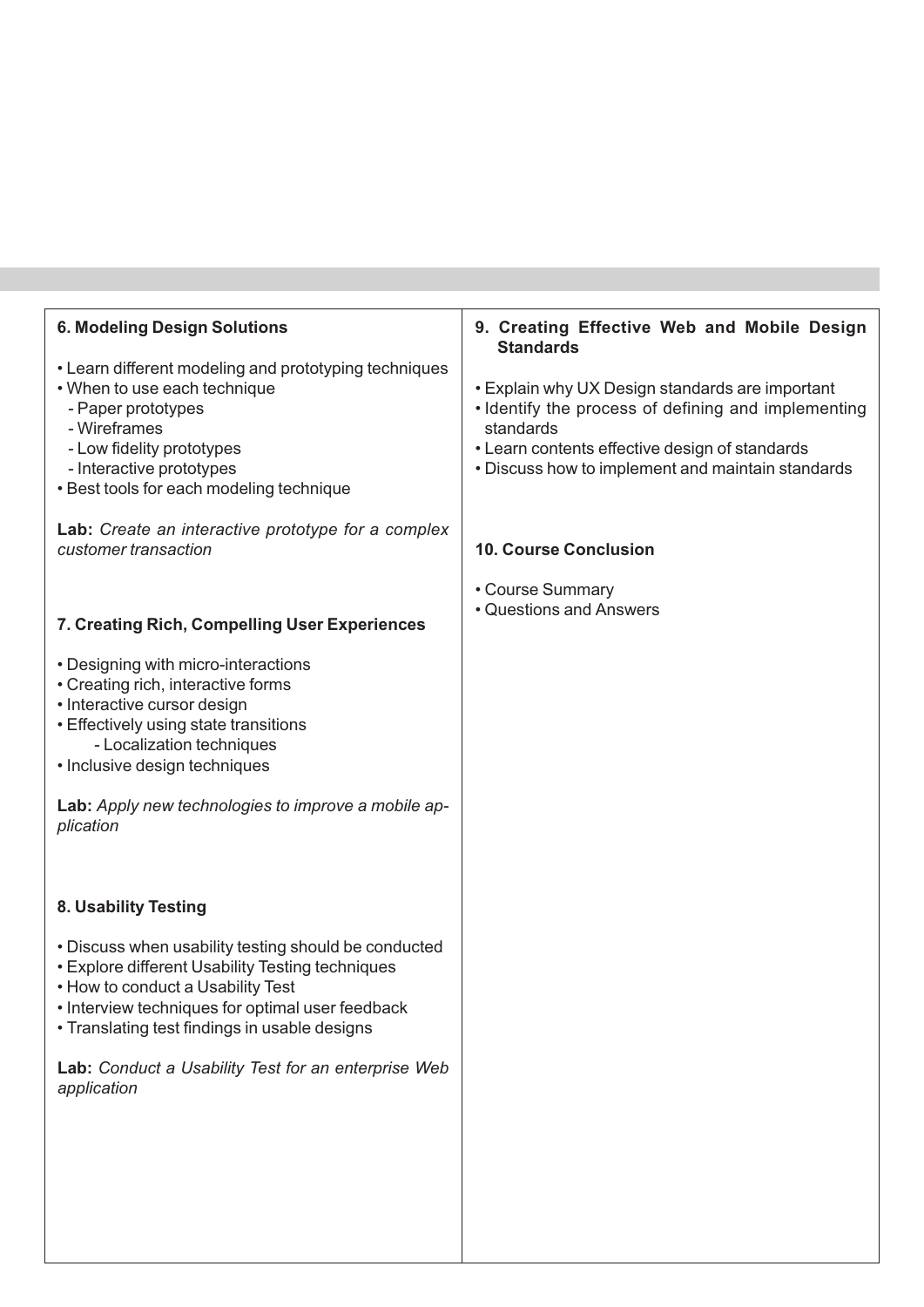## **INFORMATION**

| <b>PARTICIPATION FEE</b>               | <b>SEMINAR TIMETABLE</b>                                                                                                 | <b>GENERAL CONDITIONS</b>                                                                                                                                                                                   |
|----------------------------------------|--------------------------------------------------------------------------------------------------------------------------|-------------------------------------------------------------------------------------------------------------------------------------------------------------------------------------------------------------|
| € 1100<br>The fee includes all seminar | $9.30$ am - 1.00 pm<br>$2.00$ pm $-5.00$ pm                                                                              | <b>DISCOUNT</b><br>The participants who will register 30 days<br>before the seminar are entitled to a 5%                                                                                                    |
| documentation.                         | <b>HOW TO REGISTER</b><br>You must send the registration form with                                                       | discount.<br>If a company registers 5 participants to the<br>same seminar, it will pay only for 4.<br>Those who benefit of this discount are not                                                            |
| <b>SEMINAR TIMETABLE</b>               | the receipt of the payment to:<br>info@technologytransfer.it                                                             | entitled to other discounts for the same<br>seminar.                                                                                                                                                        |
| $2.00$ pm $-6.00$ pm (Italian Time)    | <b>TECHNOLOGY TRANSFER S.r.l.</b><br>Piazza Cavour, 3 - 00193 Rome (Italy)                                               | <b>CANCELLATION POLICY</b><br>A full refund is given for any cancellation<br>received more than 15 days before the<br>seminar starts. Cancellations less than<br>15 days prior the event are liable for 50% |
|                                        | <b>PAYMENT</b><br>Wire transfer to:<br>Technology Transfer S.r.l.                                                        | of the fee. Cancellations less than one<br>week prior to the event date will be liable<br>for the full fee.                                                                                                 |
|                                        | Banca: Cariparma<br>Agenzia 1 di Roma<br><b>IBAN Code:</b><br>IT 03 W 06230 03202 000057031348<br>BIC/SWIFT: CRPPIT2P546 | <b>CANCELLATION LIABILITY</b><br>In the case of cancellation of an event for<br>any reason, Technology Transfer's<br>liability is limited to the return of the<br>registration fee only.                    |

| <b>JAMES HOBART</b><br><b>USER EXPERIENCE DESIGN</b>                                                                                               |                                                                                                                        |
|----------------------------------------------------------------------------------------------------------------------------------------------------|------------------------------------------------------------------------------------------------------------------------|
| November 7-10, 2022                                                                                                                                |                                                                                                                        |
|                                                                                                                                                    | Stamp and signature                                                                                                    |
| Registration fee:<br>€ 1100                                                                                                                        |                                                                                                                        |
|                                                                                                                                                    |                                                                                                                        |
|                                                                                                                                                    |                                                                                                                        |
|                                                                                                                                                    |                                                                                                                        |
|                                                                                                                                                    |                                                                                                                        |
|                                                                                                                                                    | Send your registration form<br>with the receipt of the payment to:                                                     |
| If anyone registered is unable to attend, or in case<br>of cancellation of the seminar, the general conditions<br>mentioned before are applicable. | <b>Technology Transfer S.r.I.</b><br>Piazza Cavour, 3 - 00193 Rome (Italy)<br>Tel. +39-06-6832227 - Fax +39-06-6871102 |
|                                                                                                                                                    | info@technologytransfer.it<br>www.technologytransfer.it                                                                |

 $\Omega$